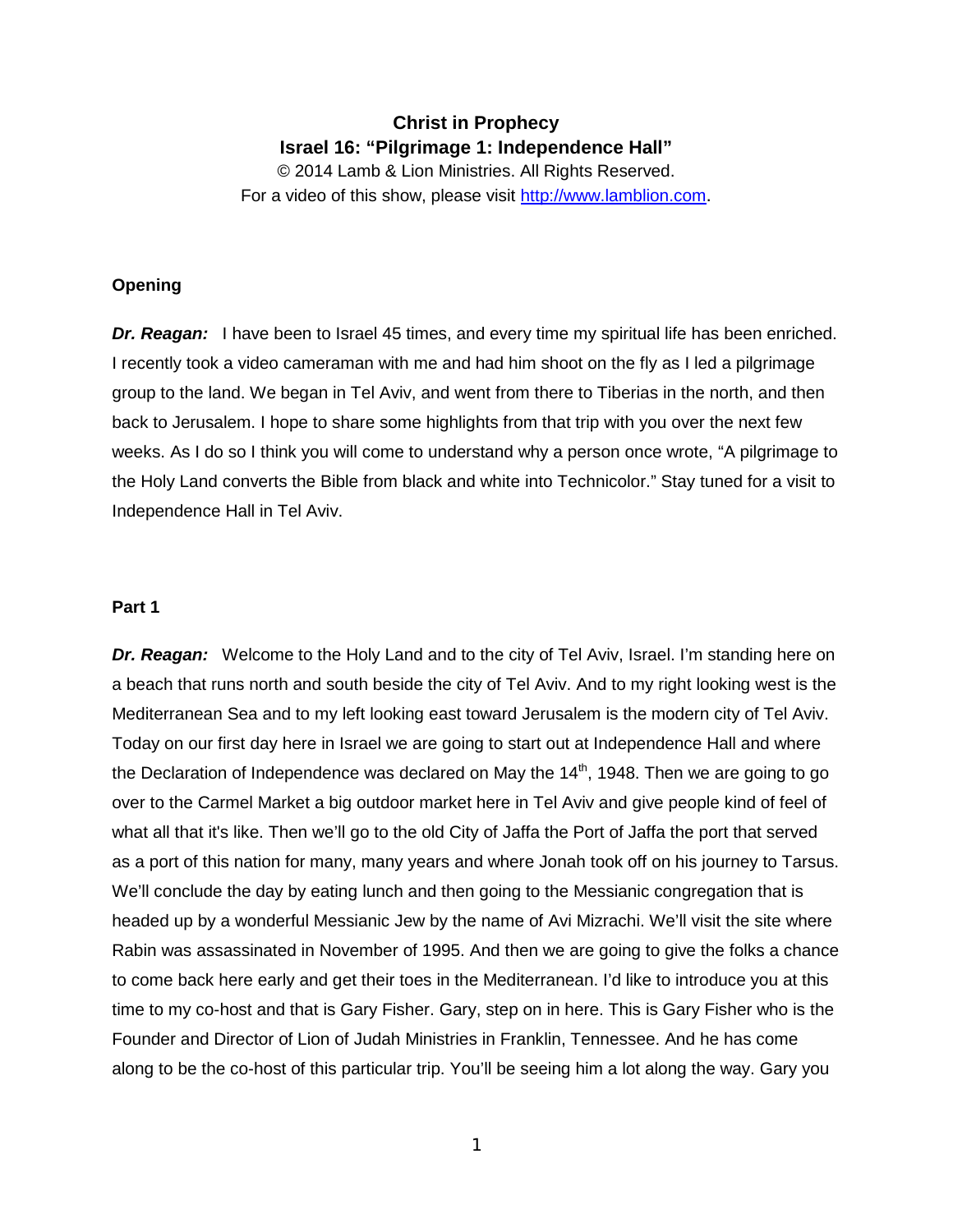know what our schedule is today, you know where we are going. Of all the sites we are going to visit today which one is your favorite and why?

*Gary Fisher:* It has to Independence Hall.

# Dr. Reagan: Ok.

*Gary Fisher:* There's lots of museums in Israel and it is probably per capita has the greatest amount of museums in the whole world. But this particular museum, Independence Hall there is something very, very special about it, it marks one of the greatest prophetic events recorded in Scripture. And that Scripture is found in Isaiah 66:8, Isaiah anticipating the electricity of that moment over 2,000 years ago, cried out in desperation, "Who has heard such a thing? Can a land be brought forth all at once? Can a nation be born in one day?" And the answer is yes, it was on May the  $14<sup>th</sup>$ , 1948. So I get very excited about what took place in that room. Incidentally because of the importance of the prophecy of that event we look back and we see that the world, the whole world, was limping along the economy and so forth and so on, we just came through the Great Depression, we just come through World War II. All the economies in the world were limping along. The President of the United States walked up to the microphone right after David Ben-Gurion declared the independence of Israel on 4:00 in the afternoon on May the 14<sup>th</sup>, 1948. And our President, Harry S. Truman, declared support for the State of Israel and the US economy took off.

And my point in bringing that up is because God was interested in what was happening in that little museum that day. He is still interested in what's happening in that museum today. He is declared in that museum that the Jewish people would come back to the land of Israel and they would be no other time in history like the one that we are living in where we are seeing those Jewish people coming back. And it is a sign, that little museum is a sign that the Messiah is about to appear. The Jewish people are gathering back in the land. And I get this electricity every time I go there that soon Jesus is going to come to this country. He is going to come to Mt. Zion. He is going to rule and reign in peace, righteousness, and justice. And that little museum is a sign that we are living near that event.

*Dr. Reagan:* Well, thank you Gary. And all I can say is let's go to the museum and see it, alright.

## *Gary Fisher:* Amen.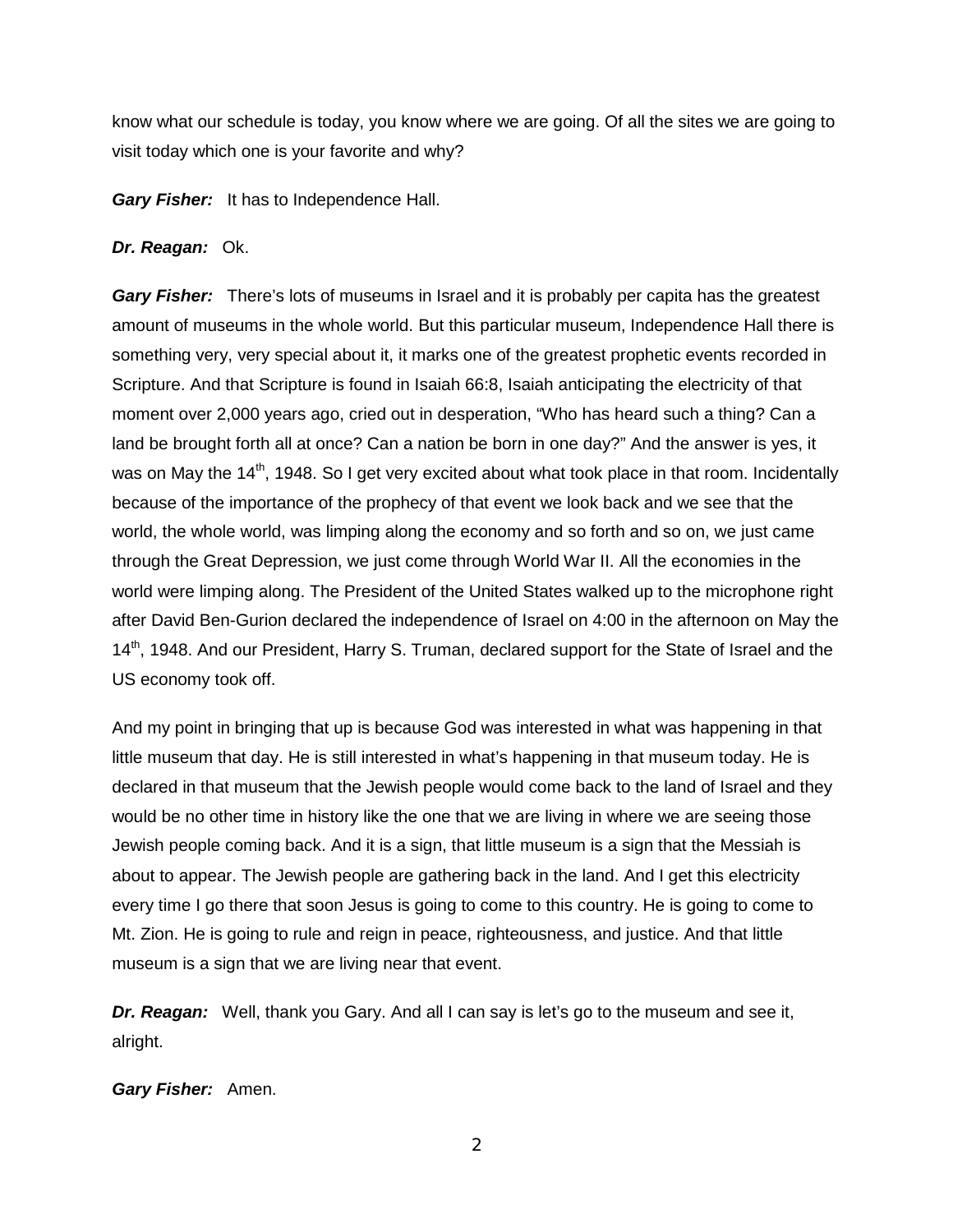*Dr. Reagan:* Alright, thank you.

## **Part 2**

*Dr. Reagan:* This building was built in 1911 and it was the home of the mayor. And then when he died he gave it to the city of Tel Aviv. Can you hear me ok? Gave it to the city of Tel Aviv and it became an art museum. And then it fell into--it was used for the Declaration of Independence and years later it just fell into disrepair. Finally the government took it over and restored it to look exactly the way it was on the day that the Independence Declaration was pronounced here. And so it has been open ever since the 70's and they've just been renovating it and so far the only thing that I can tell is different is that glass wall that we came through there, everything else looks the same.

I would like to begin by looking at a Bible verse that is in Isaiah 66 that has to do with what happened here in this room. Isaiah chapter 66 there are many, many prophecies in the Bible concerning the re-gathering of the Jewish people and the reestablishment of the state. In fact there are more prophecies in the Old Testament about the regathering of the people and the reestablishment of the state than any other topic. It is the most prolific prophecies in the Old Testament. Just over, and over, and over, God is going to regather the Jewish people in the end times in unbelief and their state is will be reestablished. The reason I'm going to read you this one is because it's really my favorite. It's a symbolic prophecy, its put in symbolic terms but those terms are very, very descriptive. Isaiah 66 beginning with verse 7, "Before she was in labor, she gave birth. Before her pain came, she delivered a male child. Who has ever heard of such a thing?" You ever hear of somebody give birth to a child and then have the labor pains afterwards? "Who has seen such a thing? Shall the earth be made to give birth in one day? Shall a nation be born all at once?" Well that's what happened. In one day the nation was reborn here in the city of Tel Aviv in this place right her, and the birth pains began the next day when five Arab nations attacked. And the birth pains have continued to this day.

First was the War of Independence in '48 and '49. Then came the Suez War in 1956. Then came the Six Day War in 1967. Then came the Yom Kippur War in 1973. Then came the two Arab Intifadas, the first Gulf War. It's just been war, after war, after war, the most recent one being the War with Hezbollah and then the War with Hamas. And now everything is gathering for the great war. The next one's probably going to be the great one as the Arab nations close in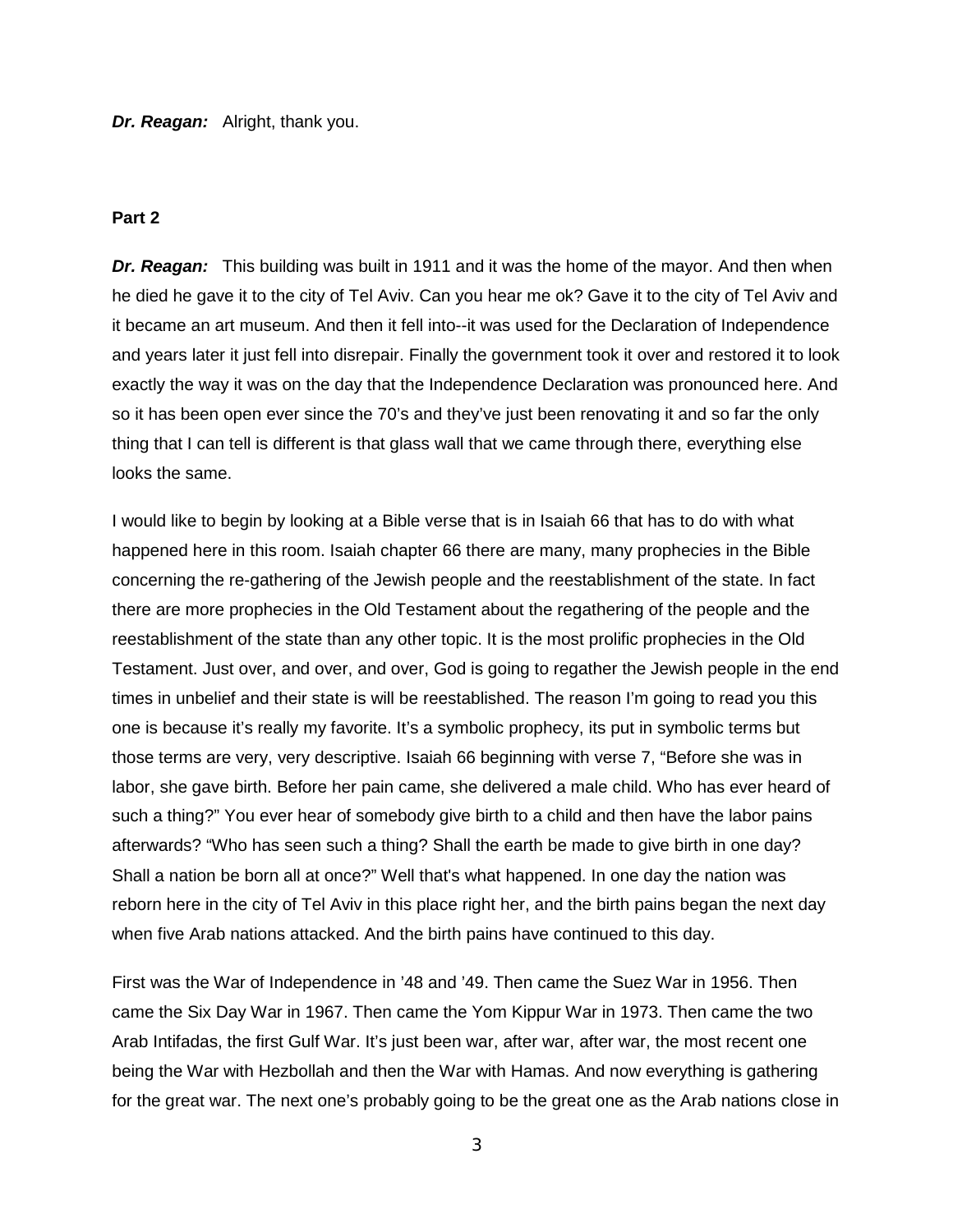and try to take Jerusalem. So, and it's going to be the most destructive war for Israel because in the past I would even bring groups over here during wars because it was very safe. But that would not be true in the future because the future war is going to be a missile war. Thousands of missiles are going to come in here. They are going to come from Iraq, Iran, they are going to come from the north, Hezbollah, they are going to come from the south, from Hamas and there just going to be raining down like rain. And so it's going to be a very, very serious time and the people here in Tel Aviv are the ones that are most subject. This is the focal point; this is where they're going to focus the missiles because they are afraid if they shoot into Jerusalem they may end up with a missile hitting the Dome of the Rock. Which I think would be very appropriate, but nonetheless they don't want that to happen.

So anyway with that Scripture in mind let's talk a moment about what happened here. When we get to Jerusalem we're going to go to Mt. Herzl Cemetery and we're going to see the centerpiece of that cemetery is the tomb of this man Theodore Herzl. And we'll talk more about him when we get there. All I want to say right now about him is that he was a Hungarian Jew who lived in Austria. He wanted to be a playwright but never made it, but he was a writer, and he was a great intellectual, he was an egomaniac in fact hardly anybody could get along with him. But he was a man who had a vision for the Jewish people to go back to their homeland. And in 1896 he wrote a book called, "The Jewish State." It wasn't really a book, it was a booklet in which he said, "It's time to go back home." He had a--I'll talk about this more at his tomb it had premonition of the Holocaust coming. He said, "It's time to go back home. We must go back to our homeland."

There were only two people in the entire US government who favored the creation of the State of Israel. One was the President, Harry Truman, the other was his right-hand man, his counselor, his private lawyer rather his personal lawyer and that was Clark Clifford. Clark Clifford favored it because he was a Bible student and he believed that the Jewish people needed to come back to their homeland. Harry Truman favored it because he was a Bible student. I don't know how much you know about Harry Truman he was a remarkable person. You can look at this and see God's hand orchestrating Harry Truman into this position because prior to Harry Truman the Vice President of the United States had been Henry Wallace who FDR just dropped summarily and said I want Harry Truman to be the next Vice President. Henry Wallace turned out to be an extreme Socialist, a Communist sympathizer, an extreme liberal. So anyway God orchestrated that. Harry Truman comes in FDR doesn't even know Harry Truman they met maybe one time. Harry Truman was not informed of anything when he became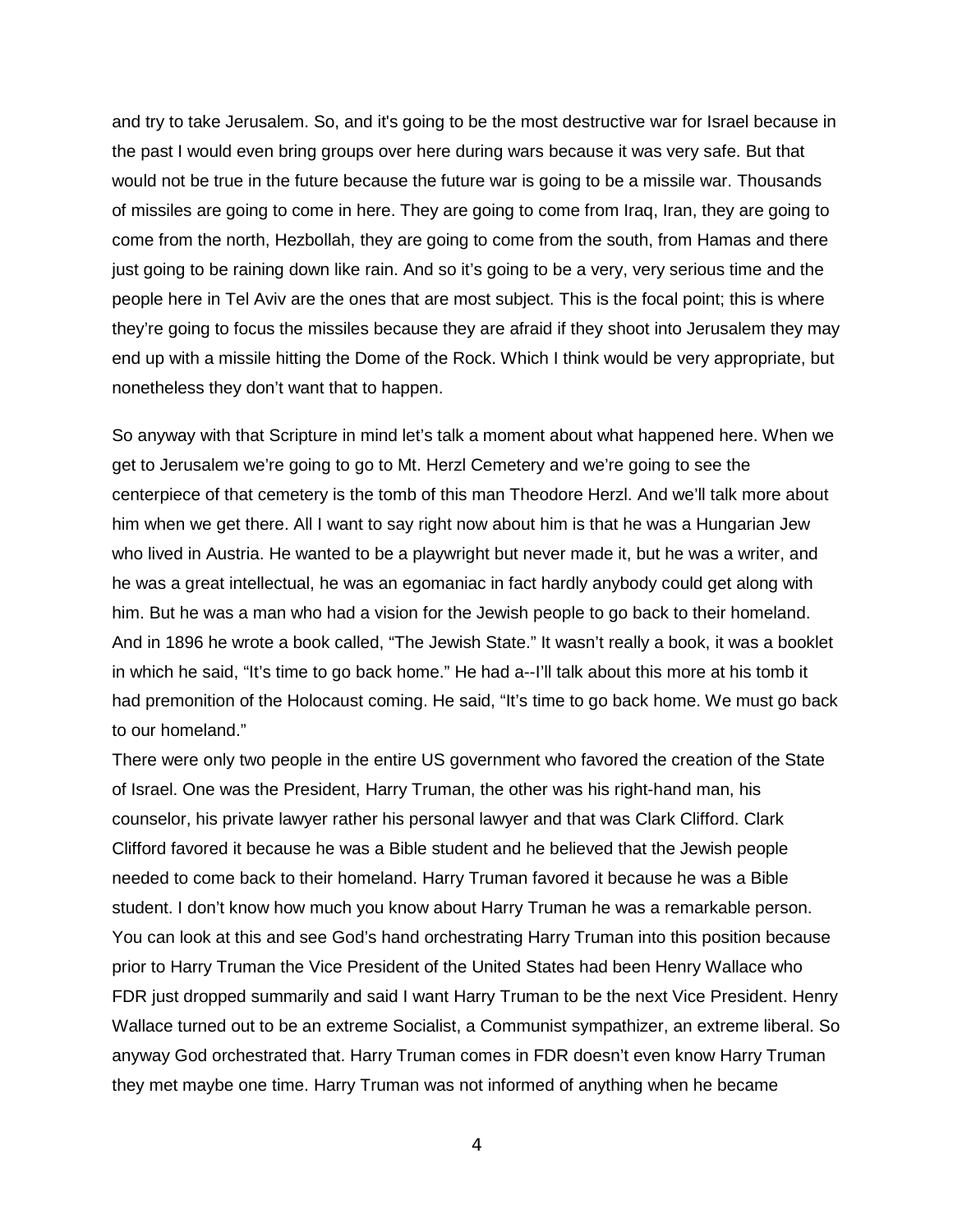President, he didn't even know there was an atomic bomb, they had to call him in and tell him that because FDR had never shared that with him. So Harry Truman is in the position.

Now here's an interesting thing about Harry, watch how God orchestrates this, first He orchestrates for Harry Truman to be President. Second, Harry Truman was a child prodigy; he was reading at age three. By the time he started school at age six he had already read the Bible two times. He was a member of a family that was devote Christians they were Baptists. And he knew the Bible backwards and forwards by the time he started school. He was a guy who almost had a photographic memory. I used to teach a course on the presidency and every year when the course was over we would go to Independence, Missouri and we would meet with President Truman. We did this many times this was after he was President. And you could ask him about any President of the United States, any President anything, "How many children did he have?" "What was his wife's name?" It was like a--it was just unbelievable he was a walking encyclopedia of the history of the Presidents of the United States. So God's orchestrating this, He puts him in as Vice President, He has a man who knows the Bible. But they were the only two, everybody else in the US Government was not only opposed they were overwhelmingly opposed to the establishment of the State of Israel.

The Joint Chiefs of Staff had a special meeting they came to the President and said, "Mr. President, we voted unanimously, no Jewish State." And you know what the argument was? It was the same argument you hear today, very same one, if you recognize a Jewish State it will cut off our access to Arab oil. The most important thing in the Middle East is access to Arab oil we must have access, we must placate the Arabs. Don't worry about the Jews, the Arabs will destroy them overnight any way. But Truman wouldn't make any commitment, he wouldn't say one way or another he just listened. Now more important than the Joint Chiefs of Staff were two other people, one was the Secretary of Defense who was a very renowned man and he was totally opposed and he was telling the President, "Do not recognize Israel." But the most important person was General Marshall, George C. Marshall, Truman worshiped at his feet, He idolized the man. He was the leader of the United States Forces in World War II. Most people think it was Eisenhower. No, Eisenhower was a field commander. The person who was in charge of all US Military Forces and all US strategy in World War II was General George C. Marshall. So valuable to FDR that FDR would never allow him to go into the field for fear he might be killed. General Marshall had become Secretary of State and he gave a famous speech I believe it was at Harvard University right after he became Secretary of State and said, "We must rebuild Europe it's lying it ruins. The Communist will take over, all kinds of radical groups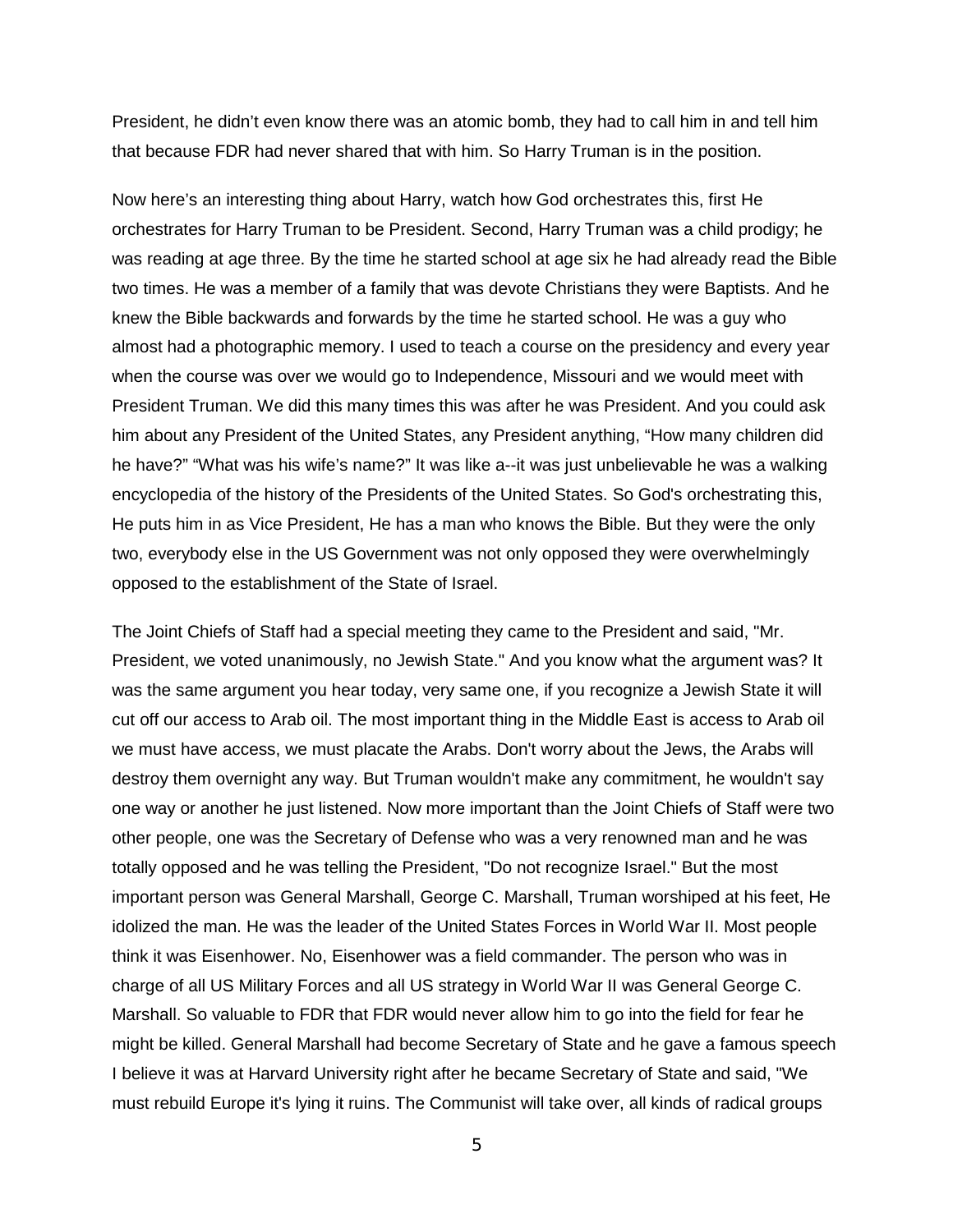unless we go in and rebuild. We've got to provide them aid to rebuild." And the Marshall Plan was born. And that Marshall Plan rebuilt Europe. And as a result of that he was given the Noble Peace Prize. He was given the Man of the Year in 1947 on the front of "Time Magazine." The Man of the Year, this was the man that Harry Truman idolized. And General Marshall came to Truman and he said, "Under no condition are you to recognize Israel." And he was Secretary of State at that time. Truman hated the State Department if you've ever read his writings he always referred to them as the "guys in fancy stripped pants." "The guys in the fancy stripped pants," that's how he referred to the State Department, they're a bunch of intellectuals who don't have any common sense is the way he referred to them. But he really idolized General Marshall and General Marshall said, "You will not recognize the State of Israel."

So there's tremendous debate going on but God was preparing Harry Truman's heart. Not only had he put him in that position. Not only had he given him this ability to read and he knew the Bible backwards and forwards. But something else happened, this is really amazing you can see God's hand in this. When Harry Truman became a solider in World War I and went to Europe guess who became his very best bosom buddy? A guy by the name of Eddie Jacobs a Jewish man from Independence, Missouri. This was a time when Jews were spit upon and hated in the United States like blacks were. And yet he became Harry Truman's best friend and was his best friend for the rest of his life. In fact when World War I was over they came back and the two of them opened a haberdashery shop and sold men's clothing together. And for the rest of his life that was his best friend. So God puts as his best friend a Jewish man. He gives him as his right hand council Clark Clifford who believed in the Jewish destiny. So He is just surrounding him with these people like it's a fence around him while the rest of the US Government is saying, "No, no, no, no."

On May the 12th, 1948 the Jews were going to make their declaration on the 14th. On May the 12th there was a meeting at the White House, incredible meeting, George Marshall said I want to bring my staff and we want to meet with you Mr. President and we're going to tell you all the reasons why you should not recognize the State of Israel. He came with a large staff and one of them was appointed to present the argument to the President. This fellow got up he presented this long argument to the President about all the reasons why the President should not recognize the State of Israel. And then when he sat down the President said, "Ok, Mr. Clifford would you speak." And Clark Clifford got up and started speaking and General Marshall stood up and said, "Why is this political hack speaking at this meeting?" Because that is what he considered Clark Clifford to be nothing but a political hack. He said, "This is the State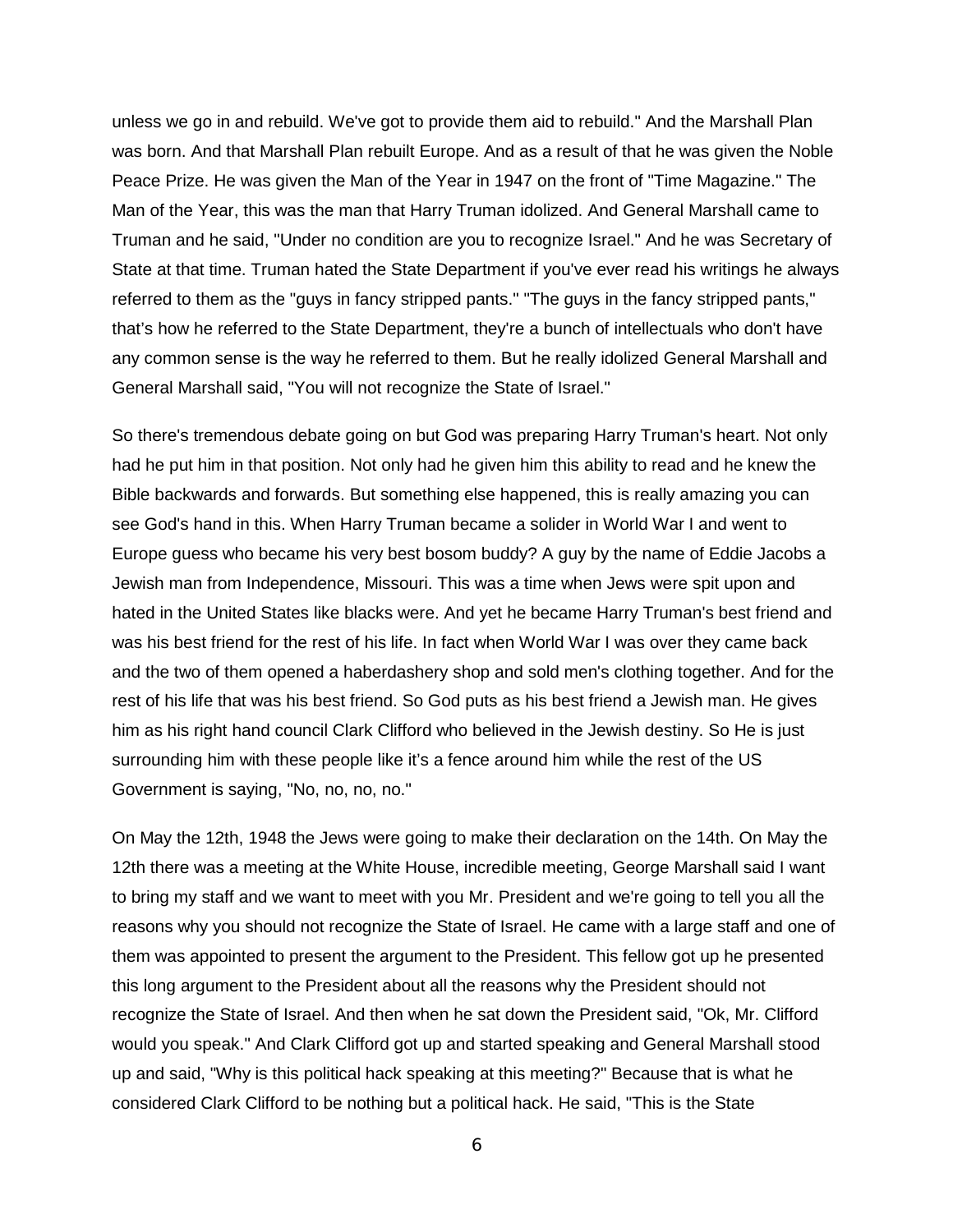Department I want to ask you Mr. President why is this man even at this meeting?" And the President said, "Because I invited him." And Marshall sat down. Clark Clifford continued, he gave his entire talk why it should be recognized. George Marshall was sitting there steaming and when he finished his speech Marshall said something that absolutely astounded everyone in the room. I mean to this day it's hard to believe that he said this. He said, "Mr. President I won't argue about this anymore I have only one thing to say." Now this is in front of a lot of witnesses, "If you recognize the State of Israel I will vote for your opponent on Election Day." The people over there said they just were so astounded they just sat in absolute silence, nobody could believe that he spoke to the President that way. You see the election was coming up in November of 1948. Finally they said it seemed like an eternity and the President said, "You know I think the best thing for all of us to do is to go home and get a good night's rest, and think about this," and they all left.

The next morning May 13, the Secretary of State called the President he said, "Mr. President I thought about it." And he said, "Here's where I am. I am still totally opposed to it, but if you recognize the State of Israel I will not speak one contrary word. I will be silent and I will not speak out against your decision, the decision is yours." Still nobody knew for sure how he was going to decide.

Meanwhile while all that was going on Eddie Jacobson called the President and he said, "Mr. President you've been in office since 1945 and I've never once asked anything of you. I want to come to Washington, D.C. and meet with you personally." He had never done that. He came to Washington, D.C. he meet with the President he said, "Mr. President I believe that when you were in your father's loins that God anointed you to recognize the State of Israel. I've never asked anything of you I want to ask you to recognize the State of Israel." He said, "I think this is of God," and he left. Well there was Truman in the midst of all this.

The next day on May the 14th, 1948, David Ben-Gurion stood up here and he read the Declaration of Independence and 11 minutes later Harry Truman signed the short document saying that he recognized the State of Israel, and armaments began to flow to Israel. And that is the reason that Harry Truman is considered such a great person here in the State of Israel, with statues of him all over the place, because he is considered to be the Savior or Israel on that day because the next morning they were attacked by five Arab nations. I want us to pause here for a moment and I'll come back and I want to ask Gary Fisher to come up. And I want to ask Gary to read from the Declaration of Independence.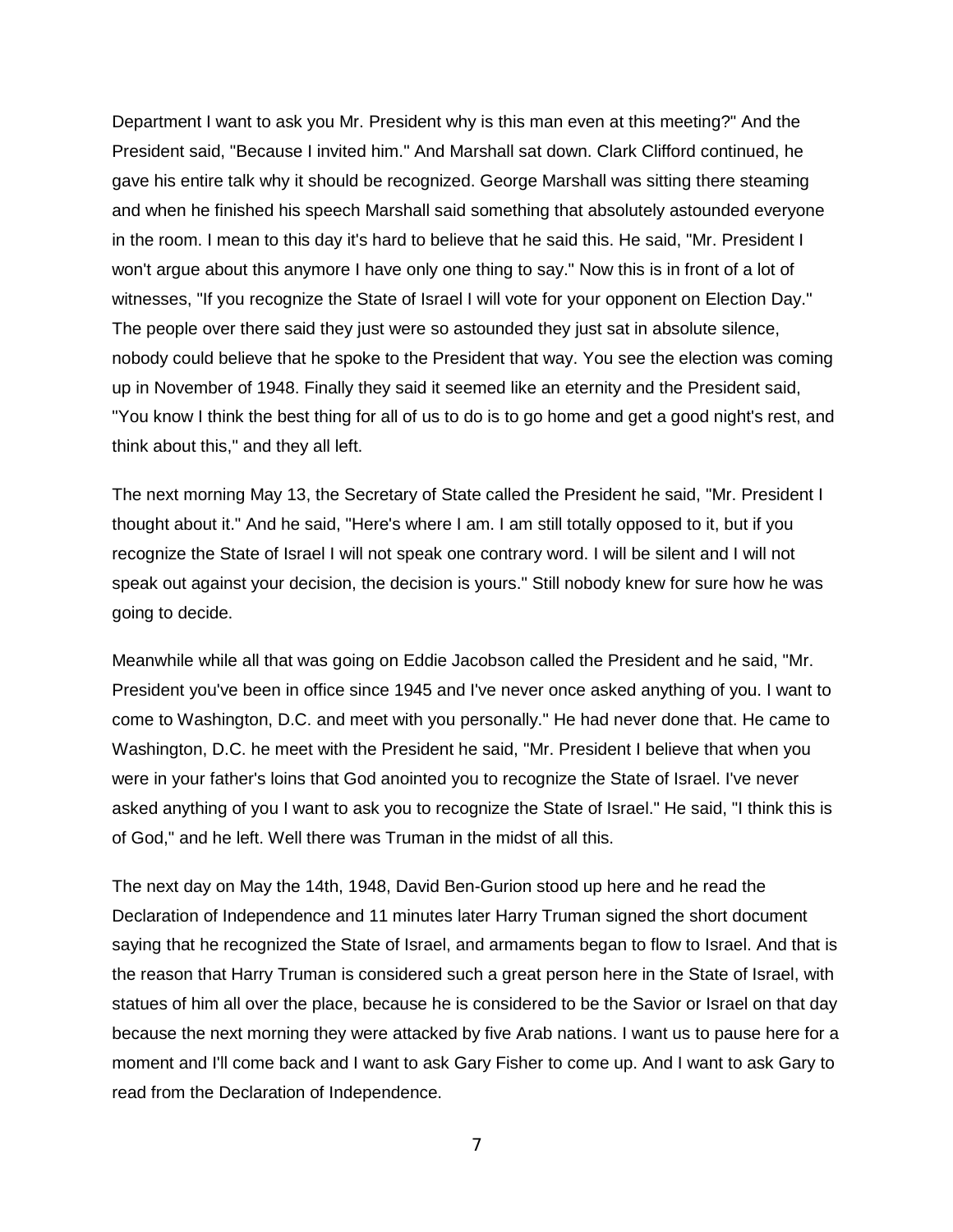*Gary Fisher:* In the land of Israel the Jewish people came into being. In this Land would shape their spiritual, religious, and national character. Here they lived in sovereign independence. Here they created a culture of national and universal import, and gave to the world the eternal Book of Books. Exiled by force, still the Jewish people kept faith with their Land, in all the countries of their dispersion, steadfast in their prayer and hope to return and here revive their political freedom. Fired by this attachment of history and tradition, the Jews in every generation strove to renew their roots in the ancient Homeland, and in recent generations they came home in their multitudes. Veteran pioneers and defenders, and new comers braving blockade, they made the wilderness bloom, revived their Hebrew tongue, and built villages and towns. They founded a thriving society, of its own economy and culture, pursuing peace but able to defend itself, bringing the blessing of progress to all the inhabitants of the Land, dedicated to the attainment of sovereign independence. In 1897 the first Zionist Congress met the call of Theodore Herzl, seer of the vision of the Jewish State gave public voice to the right of the Jewish people to national restoration of their land. The right was acknowledge in the Balfour Declaration on 2nd of November 1917, and confirmed in the Mandate of the League of Nations, which accorded international validity to the historical connection between the Jewish people in the Land of Israel, and to their right to re-establish their National Home. The holocaust that in time destroyed millions of Jews in Europe again proved beyond doubt the compelling need to solve the problem of Jewish homelessness and dependence by the renewal of the Jewish State in the Land of Israel, which would happen wide the gates, open wide the gates of the Homeland to every Jew and endow the Jewish people with the status of a nation with the equality of rights within the family of nations. It is the natural right of the Jewish people, like any other people, to control their own destiny in their sovereign State. Accordingly, we, the members of the National Council, representing the Jewish people in the land of Israel and the Zionist Movement, have assembled in the day of the termination of the British mandate for Palestine and, by virtue of our natural and historic right, and the resolution of the General Assembly of the United Nations, do hereby proclaim the establishment of the Jewish State in the land of Israel- the State of Israel.

## **Part 3**

*Dr. Reagan:* So the State was established, Harry Truman recognized it, arms began to flow, five Arab nations attack and the Israeli's were able to survive until this day. But that doesn't end the story following that was a national election coming up in November of 1948. Harry Truman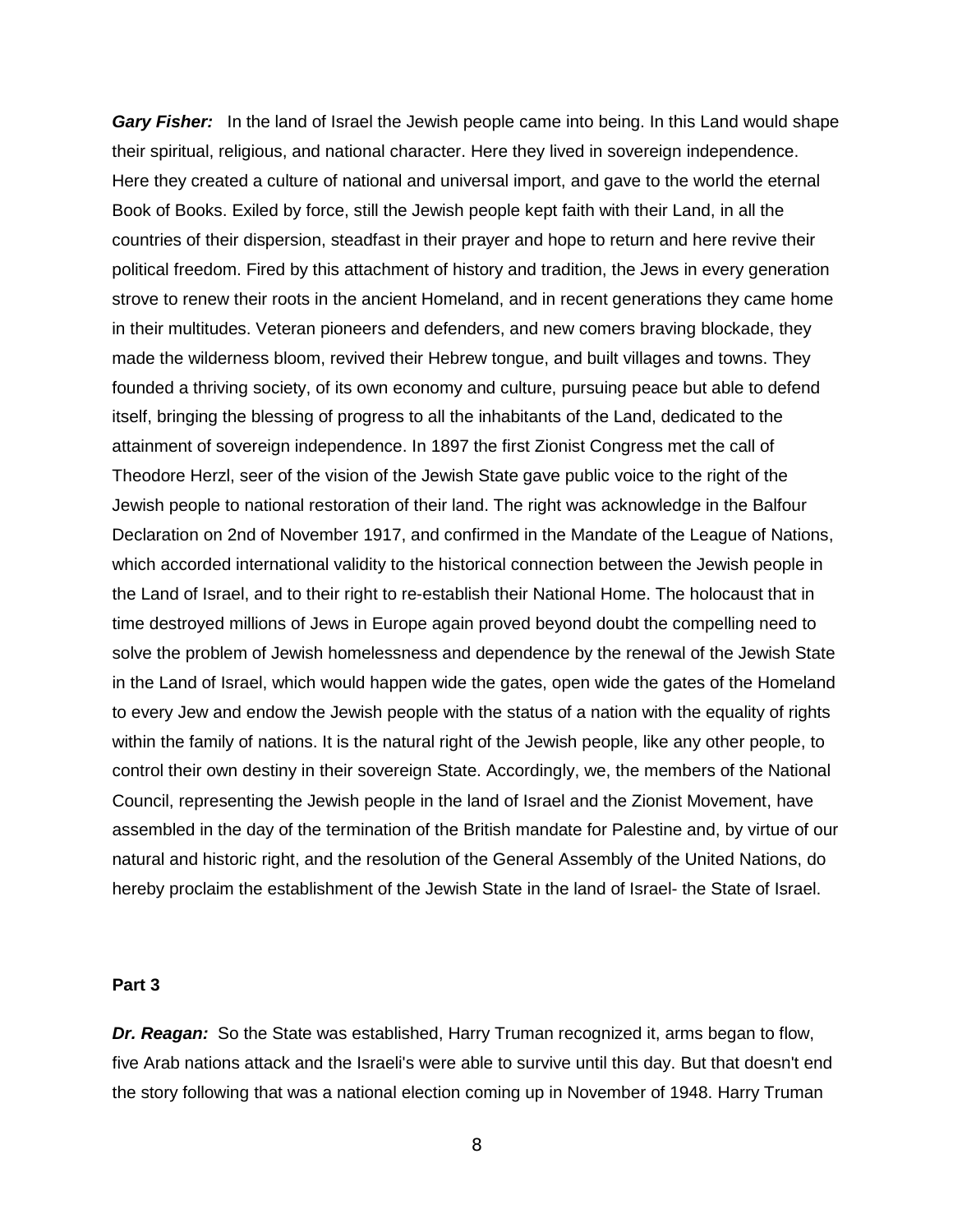had no chance of winning the election, none whatsoever. The Democrat Party split three ways, Harry Truman received the nomination of the Democrats. Strom Thurmond pulled out of the party and formed what was called the Dixiecrat Party which composed all the southern states; a party that was in charge of favor of state's rights and segregation. And Henry Wallace the Socialist formed the Progressive Party and all of the Socialist Democrats and Liberal Democrats pulled out and they supported him. The Democrat Party split three ways. The Republicans united under the very handsome and charismatic Governor of New York, Tom Dewey. Truman had so little chance of being elected that many newspapers printed their headlines in advance, "Dewey Defeats Truman." You've probably seen the famous picture of Truman holding up one of those papers. Through the astonishment of everyone including Harry Truman he was reelected. It was the greatest upset in the history of American politics, no Presidential Election like it since then or before. And how he won nobody knows. But God says in His word, to those who bless Israel I will bless them and to those who curse Israel I will curse them. And He blessed Harry Truman for the decision he made.

Why should this be of any significance to us? Simply because God fulfilled a promise that He made thousands of years ago in this room. And He's made a lot of promises to His Church, a lot of promises. And every time I see Him fulfilling a promise to the Jewish people; the regathering from the four corners of the earth, the re-establishment of their State, the revival of their language, the re-occupation of the City of Jerusalem. When I see all these things happening I know God is going to be faithful to fulfill every promise He has made to you and me, and we can praise Him for that.

### **Part 4**

**Dr. Reagan:** I'm sorry to say that we do not have the time to show you all the other things that we did on our first day in Tel Aviv. I will just summarize by saying that we visited the ancient port of Jaffa, which today is a southern suburb of Tel Aviv. Then we went to the outdoor Carmel Market that is located in the heart of Tel Aviv. We visited the site where Prime Minister Yitzak Rabin was assassinated in 1995. And we concluded our day with a visit to the Messianic Jewish Center called Dugit which is run by a remarkable Messianic Evangelist named Avi Mizrachi.

I hope you have enjoyed this visit to Independence Hall in Tel Aviv. Next week, the Lord willing, we will continue our pilgrimage through the Holy Land by traveling up the Mediterranean coast